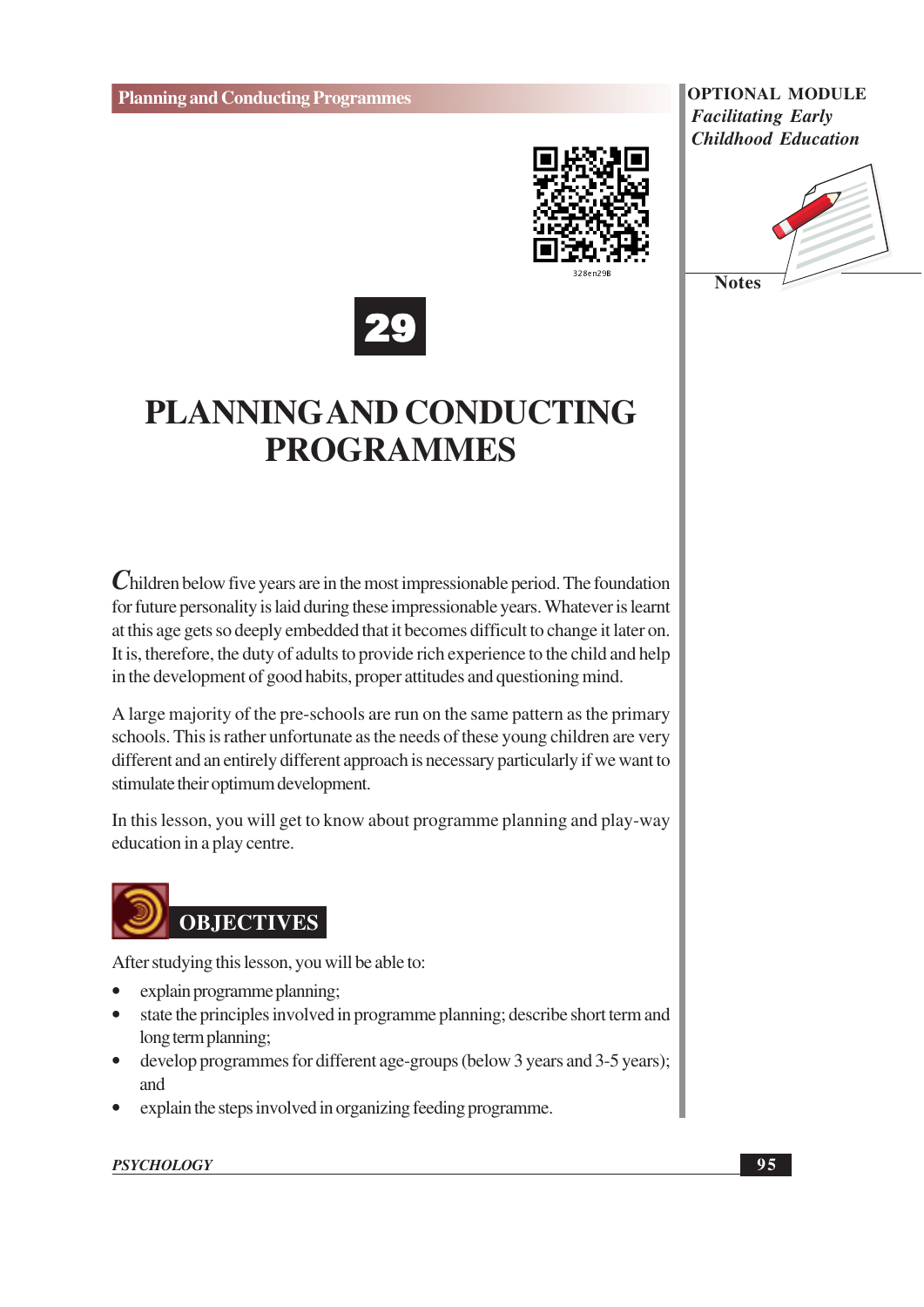

**Notes** 

#### PROGRAMME PLANNING-CONCEPTS AND 29.1 **PRINCIPLES**

For play centre, programme planning is very important to reach the desired goal. It involves chalking out programmes for a play centre, collecting things required and executing the planned programmes. There are certain principles to be considered while planning programmes for children under five.

#### A. Consideration of the Needs of Children

#### 1. Plan age appropriate activities.

A child is ready for certain activities only at a particular age. If these activities are introduced to the child before s/he is ready for them, it becomes difficult for the child to master them.

#### 2. Introduce the activity at an appropriate time.

When the child is ready for an activity, introduce it, so that the child enjoys doing it and masters it with ease. For example, for the new entrants, ball play should be arranged before offering organized games.

#### 3. The programme should be flexible to serve the needs of children.

The length and nature of the activities should depend on the interests of the children. Sometimes, the children may get engrossed in an activity for a long period of time. In such an instance, teacher should be ready to change his/her plan and give the children the opportunity to continue the work for a longer period of time. Sometime, the visit of some animals/birds (cat, dog, squirrel, parrot, sparrow, rabbit, dove, monkey) or rainfall may disturb the programme. The teacher has to utilize the incidents effectively.

#### 4. The programme planned should be meaningful and help the children to learn habits, concepts and values.

For instance, music and stories help children in their language development. Informal talk on certain animals themes help children to acquire information on animals. Each activity planned for children should have meaning and be related to community life.

#### 5. The programme should provide first hand and concrete experiences.

For example, digging, preparing the soil, sowing seeds and watering are first hand experiences related to gardening. Other experiences like lifting, pouring, filling,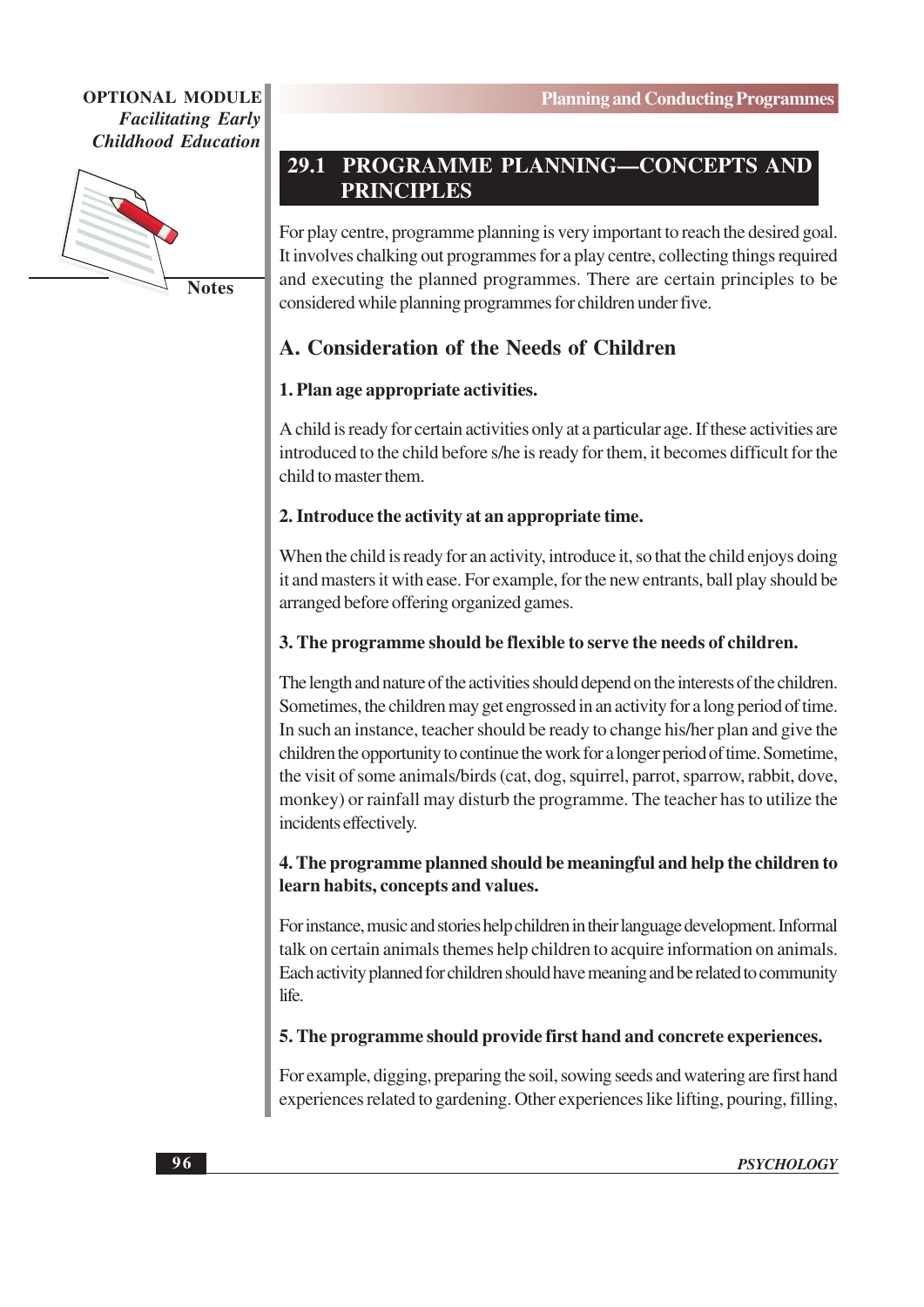carrying, and categorizing are also first hand experiences.

#### 6. Associate old experiences with new ones.

For instance blocks of assorted shapes may be given and children be asked to find out objects of similar shapes in the immediate environment.

#### 7. Allow time for rest and sleep.

Children require time for rest and sleep. In a play centre, at last an hour and a half should be allowed for rest and sleep.

#### **B.** The Programme should have Variety

#### 1. The activities can be of different kinds.

The programme for children should include songs, stories, dramatization, activities for cognitive development and creative activities, organized games, science experiences, field trips and cultural programmes.

#### 2. The programmes should include both the individual as well as group activities.

The physical and motor activities planned in the programme should have individual acts like drawing, painting, creative play etc. and also group play like follow the leader, find the treasure etc.

#### 3. Maintain a balance between free play and guided activity.

The children should be allowed certain amount of time to enjoy play on their own without adult interference. It gives them an opportunity to explore, investigate and find out different possibilities of using play material. The teacher-initiated or guided play must also find a place in the programme as they promote specific concepts in children

#### 4. The programme should alternate between active play and quiet play.

Too much physical activity exhaust the children. Hence, it is necessary to provide some restful activity after a spell of active work. Children will also enjoy an active game or play after sedentary work or play.

#### **C. Overall Planning**

#### 1. The programmes should be planned according to certain specific themes.

The themes can be based on the events in a particular week or the month. In the

#### **PSYCHOLOGY**

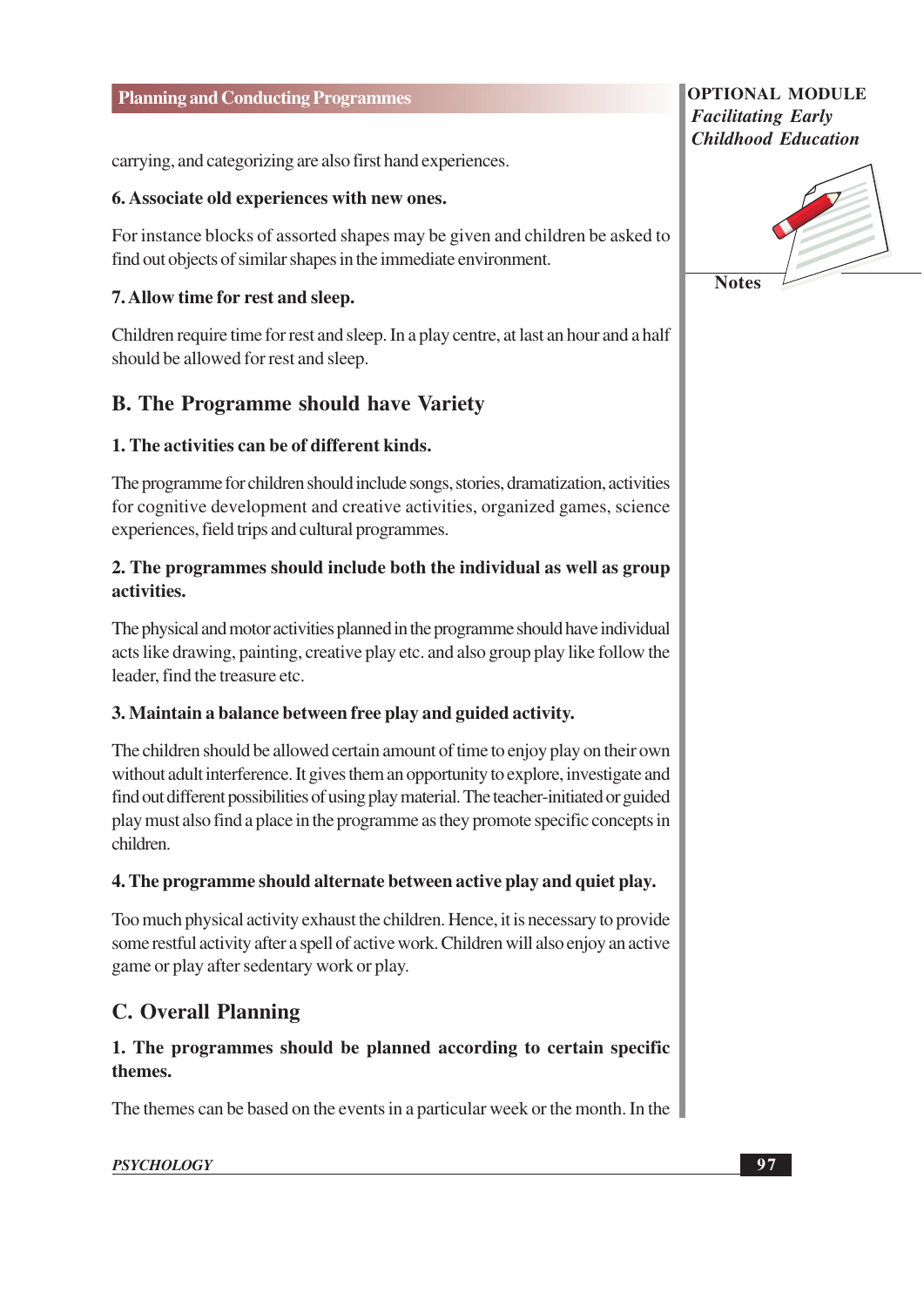

**Notes** 

2<sup>nd</sup> and 3<sup>rd</sup> week of January, Pongal (Harvest festival) can be a theme for the project as the celebration falls during this month. In March, it is Holi.

#### **Some Themes for Play Centre Programme**

| Family           | Colours                 | Art festival            |
|------------------|-------------------------|-------------------------|
| Health & hygiene | <b>River</b>            | Freedom fighters        |
| <b>Animals</b>   | Water                   | Christmas               |
| Pet animals      | <b>Mountains</b>        | Deepawali               |
| Domestic animals | <b>Seasons</b>          | Rakshabandhan           |
| Wild animals     | Milk & milk products    | Dussehra                |
| <b>Insects</b>   |                         | Republic Day            |
| <b>Birds</b>     | Light                   | <b>Independence Day</b> |
| Plants/Trees     | <b>Independence Day</b> | <b>Transport</b>        |
| <b>Flowers</b>   | Gandhi Jayanti          | -Land                   |
| Vegetables       | Janamasthami            | -Sea                    |
| Fruits           | Policeman               | $-Air$                  |
| Dhobi            | <b>Nurse</b>            | Teacher                 |
| Farmer           | Carpenter               | Moon & Sun              |
| Potter           | <b>Tailor</b>           | Day and Night           |
| Gardner          | Postman                 | Our country             |
| Fisherman        | Weaver                  | <b>Metals</b>           |
| Soldier          | Sounds                  | <b>Directions</b>       |
| Hot and Cold     |                         | Magnetism               |

#### 2. Consider the facilities available in the centre.

Success of a play centre programme depends upon the facilities available. Hence, for children, one must take into account availability of facilities such as the shady area in the outdoor, indoor space, equipment and caretakers.

#### 3. Plan the programme in advance and make necessary arrangements.

Planning the programme in advance facilitates collection of materials for activities, execution and evaluation of activities without any difficulty or confusion. For instance,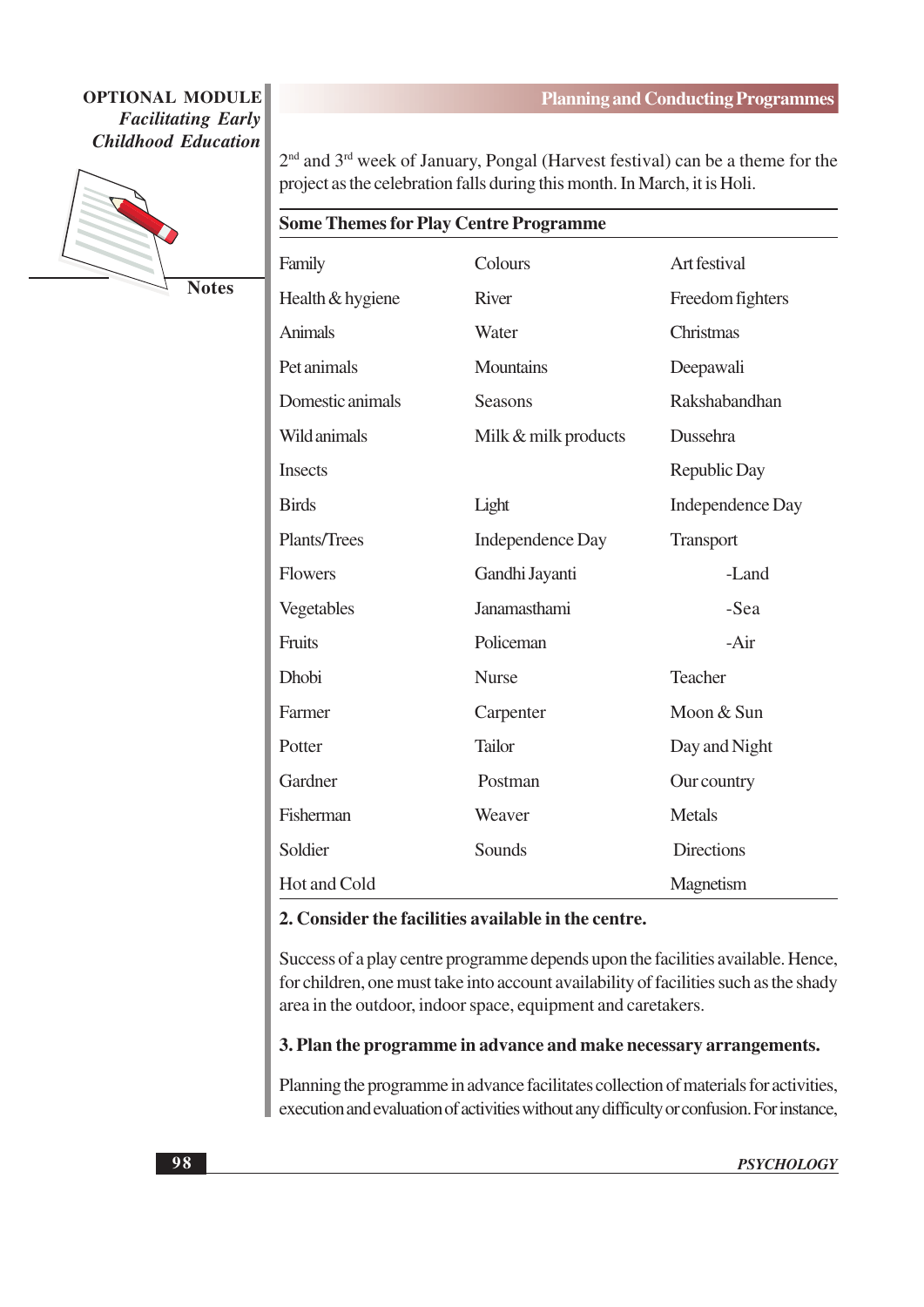#### **Planning and Conducting Programmes**

planning for a film show or field trip in advance makes it possible for the teacher to organize it successfully.

#### **Try it Yourself**

Visit a play centre and list the different kinds of activities offered.

#### **Assignment 34.2**

Interview a play centre teacher and record the activities she has planned in advance.

#### 29.2 LONG AND SHORT TERM PLANNING



#### **Long-term Planning**

Planning the programme for a whole year in advance is called long-term planning. Long-term plans systematize the programme considerably. It relates to planning for learning experiences of children, keeping in mind their development needs the teaching aids, materials, and play equipments, organizing finance, fixing with resource persons, etc.

Long-term planning helps to have new equipment purchased, old items repaired or replaced.

#### **Short-term Planning**

For effective functioning, it is necessary that the programme for the whole year be divided into smaller units, say a month or a week or a day. There are certain experiences to be offered during special occasions. Month-wise planning enables the teacher to include special events and programmes. It also aids in making the programme flexible and need based. Weekly planning helps in including variety and taking care that all developmental needs are taken care of. Daywise planning is necessary to set a time schedule. One knows clearly as to what is to be done now and during next half an hour and the following half an hour.

#### **Daily Programme**

The daily programme in a play centre may include the activities listed below:

#### **PSYCHOLOGY**

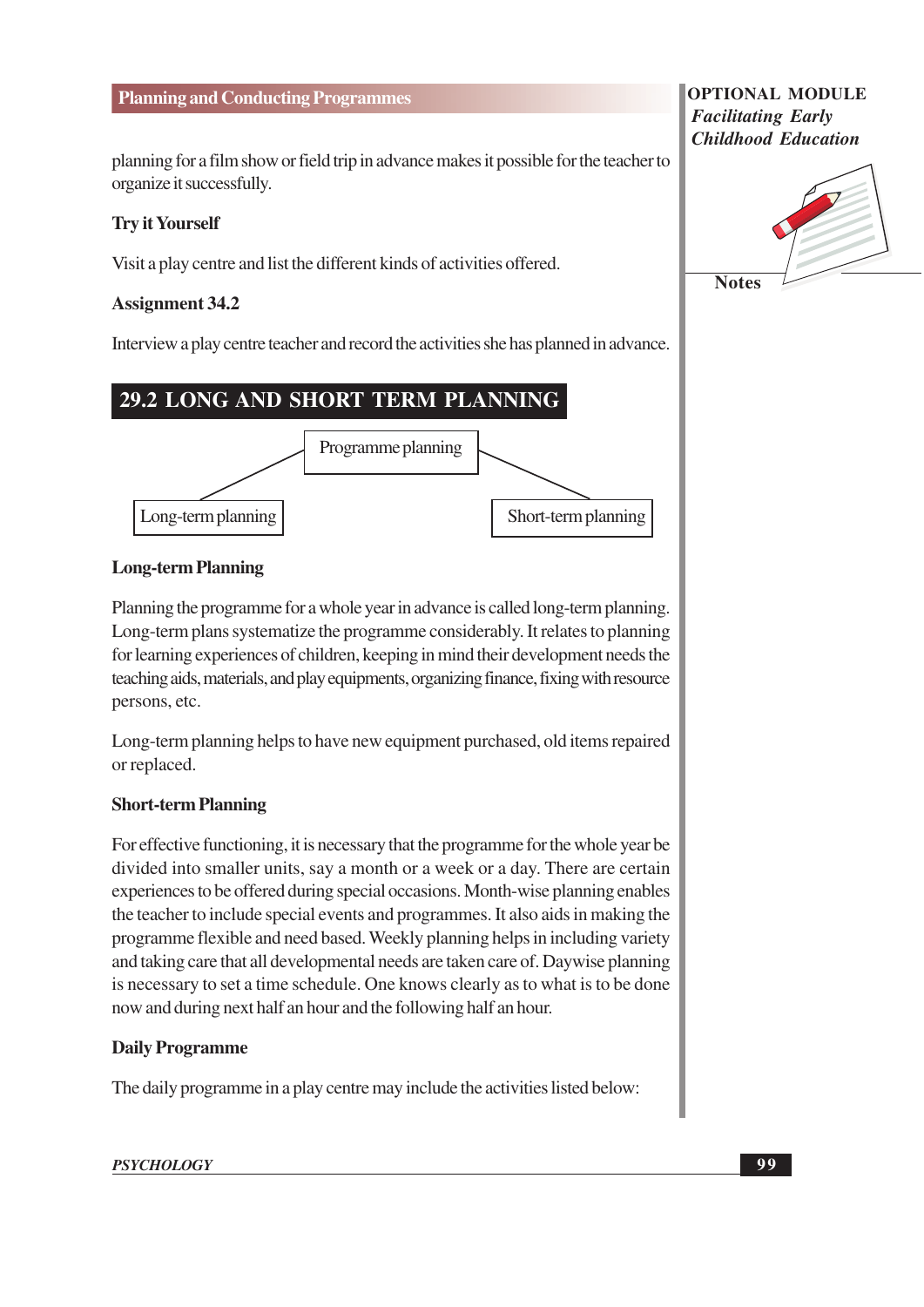

**Notes** 

| $9.00$ a. m. $-9.30$ a. m.   | Arrival of children         |
|------------------------------|-----------------------------|
| $9.30$ a. m. $-10.10$ a. m.  | Outdoor play                |
| $10.10$ a. m. $-10.20$ a. m. | Prayer and informal talk    |
| $10.20$ a. m. $-10.30$ a. m. | Mid-morning break           |
| $10.30$ a.m. $-10.45$ a.m.   | Readiness programme-general |
| $10.45$ a.m. $-11.00$ a.m.   | <b>Music</b>                |
| $11.00$ a.m. $-11.15$ a.m.   | Creative experiences        |
| $11.15$ a.m. $-11.30$ a.m.   | Science experiences         |
| $11.30$ a.m. $-11.45$ a.m.   | Organised games             |
| $11.45$ a. m. $-12$ noon     | <b>Story</b>                |
| $12.30$ p.m. $-12.45$ p.m    | Feeding programme           |
| $12.45$ p.m. $-2.45$ p.m     | Rest and sleep              |
| $2.45$ p.m. $-3.00$ p.m      | Toilet-Evening snacks       |
| $3.00$ p.m. $-3.30$ p.m      | Outdoor play and departure  |
|                              |                             |

#### **Weekly Programme**

The themes for the week need to be decided and planned ahead. The day's activities must take into account the individual and group needs of the children.

Table 29.1 below details play centre programme for a week on a specific theme 'flower'.

Table 29.1: An example of weekly programme of a Play Centre

| Theme: Flowers                       |                                      |                     |                                 |                                                             |                     | Group $4-5$ years  |
|--------------------------------------|--------------------------------------|---------------------|---------------------------------|-------------------------------------------------------------|---------------------|--------------------|
| Timing                               | Activities                           | Monday              | Tuesday                         | Wednesday                                                   | Thursday            | Friday             |
| $9.30$ a.m.                          | $9.15$ a.m. - Arrival of<br>children |                     |                                 |                                                             |                     |                    |
| $9.30$ a.m. -<br>10.00 a.m.          |                                      |                     | Outdoor play* Indoor activities | Physical exercises/General readiness activities             |                     |                    |
| $10.00$ a.m.- Prayer<br>$10.20$ a.m. | <b>Informal</b><br>talk              | Names of<br>flowers | colours of<br>flowers           | Smell of<br>flowers                                         | Parts of<br>flowers | Uses of<br>flowers |
|                                      | Songs                                |                     |                                 | 'Ring a ring roses' - Songs related with flowers and others |                     |                    |
|                                      | 10.20 a.m. Readiness                 | Programme           | Writing                         | Reading and                                                 | Number              | General            |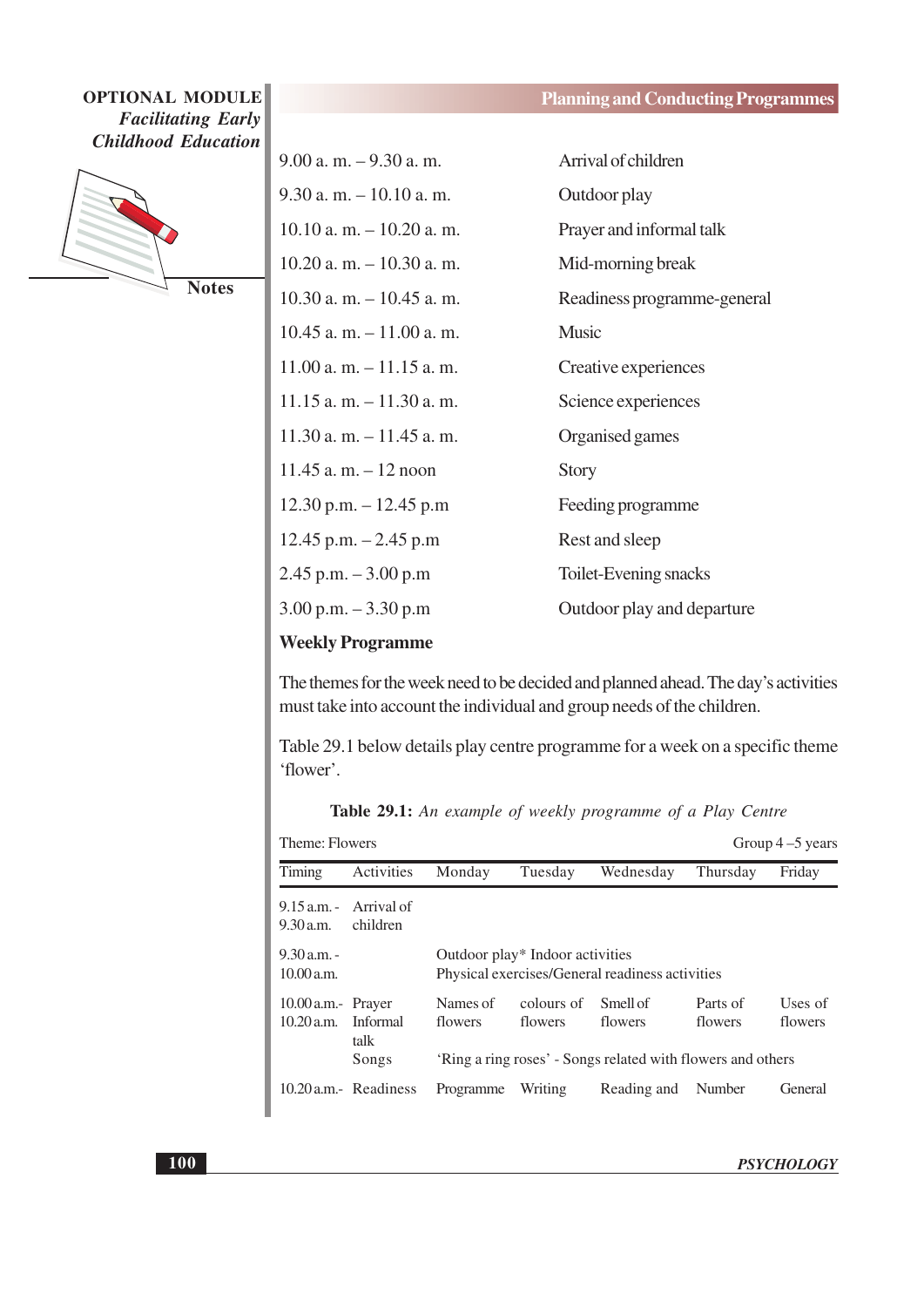|                         | <b>Planning and Conducting Programmes</b>                                             |                                                          |                                                                                |                                                          |                            |                              | <b>OPTIONAL MODULE</b>                                  |
|-------------------------|---------------------------------------------------------------------------------------|----------------------------------------------------------|--------------------------------------------------------------------------------|----------------------------------------------------------|----------------------------|------------------------------|---------------------------------------------------------|
| 10.45 a.m.              |                                                                                       |                                                          |                                                                                | writing                                                  | work                       | concepts                     | <b>Facilitating Early</b><br><b>Childhood Education</b> |
|                         | Exercises                                                                             |                                                          | Physical exercise                                                              |                                                          |                            |                              |                                                         |
|                         | 10.45 a.m.- Washing up and<br>mid morning juice                                       |                                                          |                                                                                |                                                          |                            |                              |                                                         |
| 11.30 a.m.              | 10.20 a.m.- ** Creative Crayon<br>activities<br>Basic/<br>Special<br>theme<br>related | drawing<br>pasting<br>of flower<br>petals with<br>leaves | Thread<br>printing,<br>colouring,<br>making<br>flowers with<br>coloured papers | <b>Block Printing Threading</b><br>flower<br>printing    | flowers<br>beads           | Floral<br>design             | <b>Notes</b>                                            |
| 11.40 a.m.              | 11.30 a.m.- Story time                                                                |                                                          |                                                                                | Stories incorporating flowers Dramatization with flowers |                            |                              |                                                         |
| 11.40 a.m.- Science     | experiences stages                                                                    | Flowering                                                | Sowing<br>flower<br>seeds                                                      | Flower and<br>products                                   | Flower<br>arrange-<br>ment | Field trip<br>to a<br>garden |                                                         |
| 12.15 p.m.              | 11.50 a.m. Organised game Flower related games                                        |                                                          |                                                                                |                                                          |                            |                              |                                                         |
|                         | 12.15 p.m.- Washing up and<br>12.45 p.m. feeding programme                            |                                                          |                                                                                |                                                          |                            |                              |                                                         |
| 2.45 p.m.               | 12.45 p.m.- Rest and sleep                                                            |                                                          |                                                                                |                                                          |                            |                              |                                                         |
| 2.45 p.m.-<br>3.00 p.m. |                                                                                       | Washing up and evening snack                             |                                                                                |                                                          |                            |                              |                                                         |
| 3.00 p.m.-<br>3.30 p.m. | Outdoor play and<br>Departure                                                         |                                                          |                                                                                |                                                          |                            |                              |                                                         |

\* Play on swings, slide and jungle gym, sand play, play with tricycle, scooter, ball and bat, balance board, sea-saw etc.

\*\* Creative activities include play in the doll's corner, play with constructive material, drawing and painting, paper cutting, tearing and pasting, collage work, problem solving, play with jigsaw puzzles, clay and plasticine play, dancing, threading beads etc.

## **INTEXT QUESTION 29.1**

- 1. Define programme planning.
- 2. State the principles of programme planning.
- 3. Give one point of difference and one point of similarity between long-term and short-term planning.
- 4. Choose the correct answer:
	- i) The play centre programme should be

#### **PSYCHOLOGY**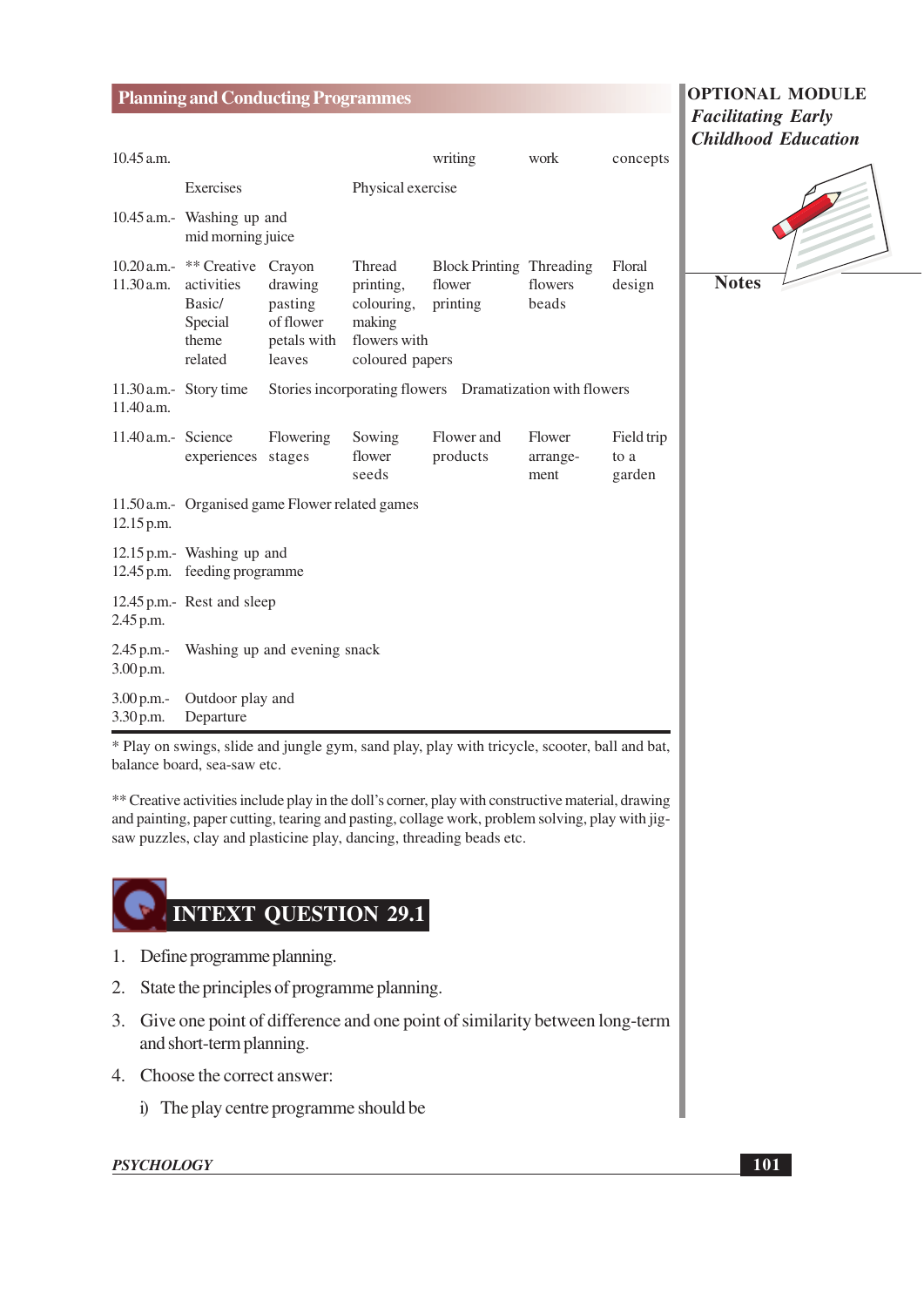a) flexible

b) rigid

c) momentary

d) permanent

ii) The programme should provide

a) rich experiences

- b) interesting experiences
- c) first-hand concrete experiences
- d) adequate skill
- iii) The programme should alternate between
	- a) social and parallel play
	- b) individual and parallel play
	- c) active and quiet play
	- d) associative and group play
- iv) Suitable theme for the week's programme in the last week of January can be
	- a) animals
	- b) national leaders
	- c) water
	- d) flowers
- 5. List any ten themes for programme planning.
- 6. Plan a weekly programme for a play centre.

#### 29.3 ORGANISING THE FEEDING PROGRAMME

Good nutrition is the foundation stone of good development. The play centre programme must allow for a snack time in its schedule along with provision of food during the same. The aim of this feeding programme is basically to provide young children with an adequate meal which will meet at least one third of the daily requirement of all nutrients. What children bring from home may or may not be adequate.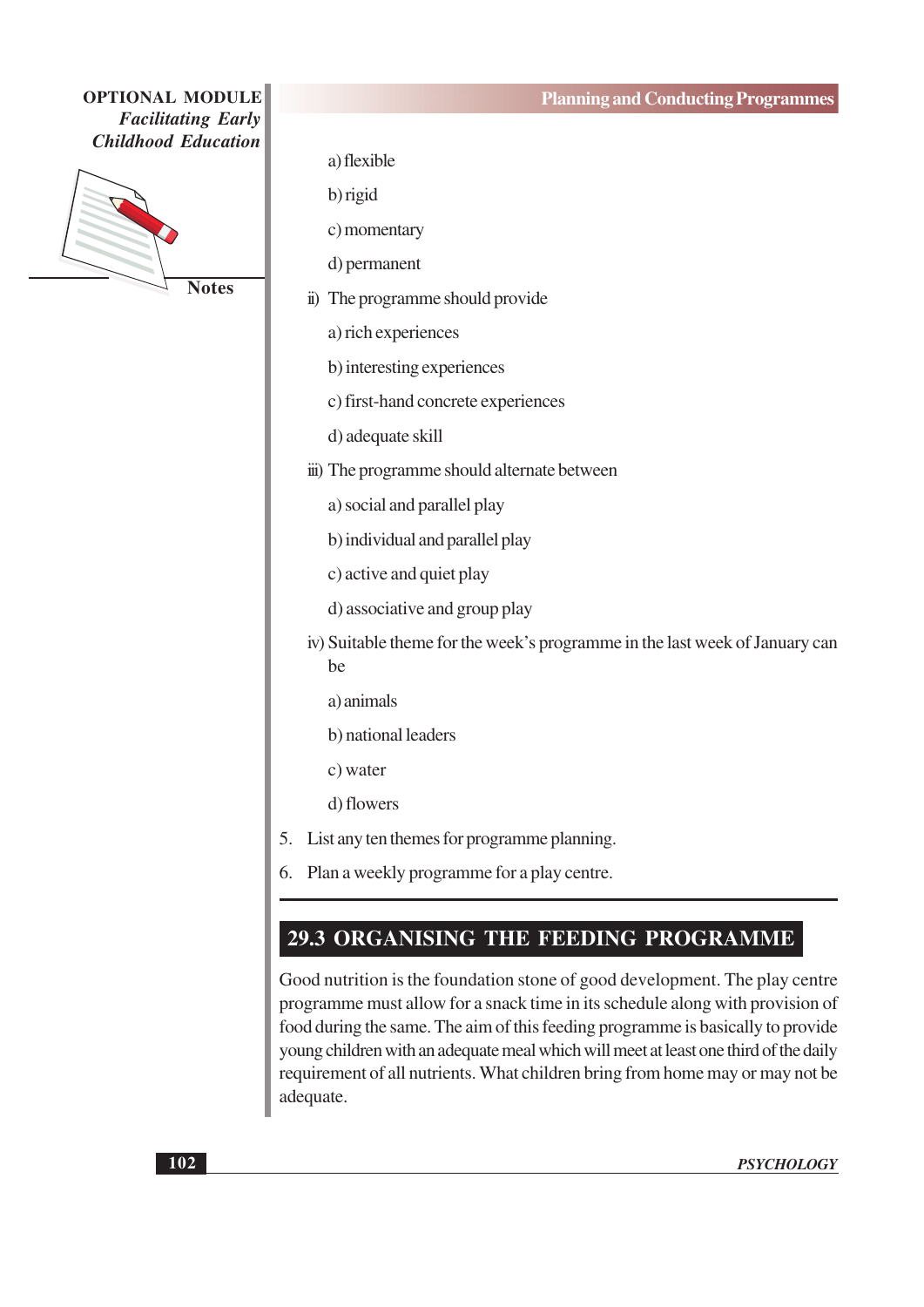Eating in school together with other children also provides an opportunity for children to learn manners, appreciate cleanliness and practice independence in eating on their own. Besides, it also gives them a habit to eat whatever is served and not fuss. Let us now consider the factors to be kept in mind while organizing the feeding programme. Can you think of some? Take a piece of paper and note them down. Now ensure the following:

- a) Body size and age of the children who are to be fed,
- b) Availability and cost of food,
- c) Food customs and traditions of the families from where children come, and
- d) Availability of labour and supervisory services.

The actual organization and conducting of a feeding programme involves the following steps:

- (i) Secure financial assistance: Can you think of anyone who would give money regularly for this fund? Yes, there are various options. You can charge parents if you know that they can afford. Ask community to donate in cash or kind. Help can also be sought from local, state and government organizations. Sometimes some philanthrophists also contribute a handsome amount of money.
- (ii) Ensure that there is a provision of space for kitchen and food service: As discussed earlier this place needs to be clean and ventilated. There should be place for cooking, storing and processing food.
- (iii) Procuring kitchen equipment: This will be required for cooking, storing and processing food.
- (iv) Menu planning and estimating quantity: Menu for feeding must be planned carefully in terms of
- nutritional adequacy,
- use of seasonally available food,  $\bullet$
- minimum expenditure of time and labour in cooking and serving,  $\bullet$
- varied and interesting items based on family's food patterns,  $\bullet$
- attractiveness and appetizing qualities, and  $\bullet$
- minimum loss of nutrients in the cooking procedure employed.  $\bullet$

#### **Steps Involved in Planning the Menu for the Feeding Programme**

Do you remember about the nutritional requirements of children between 0—6 years of age? ICMR (Indian Council for Medical Research) has provided the R.D.A. (Recommended Daily Allowance).

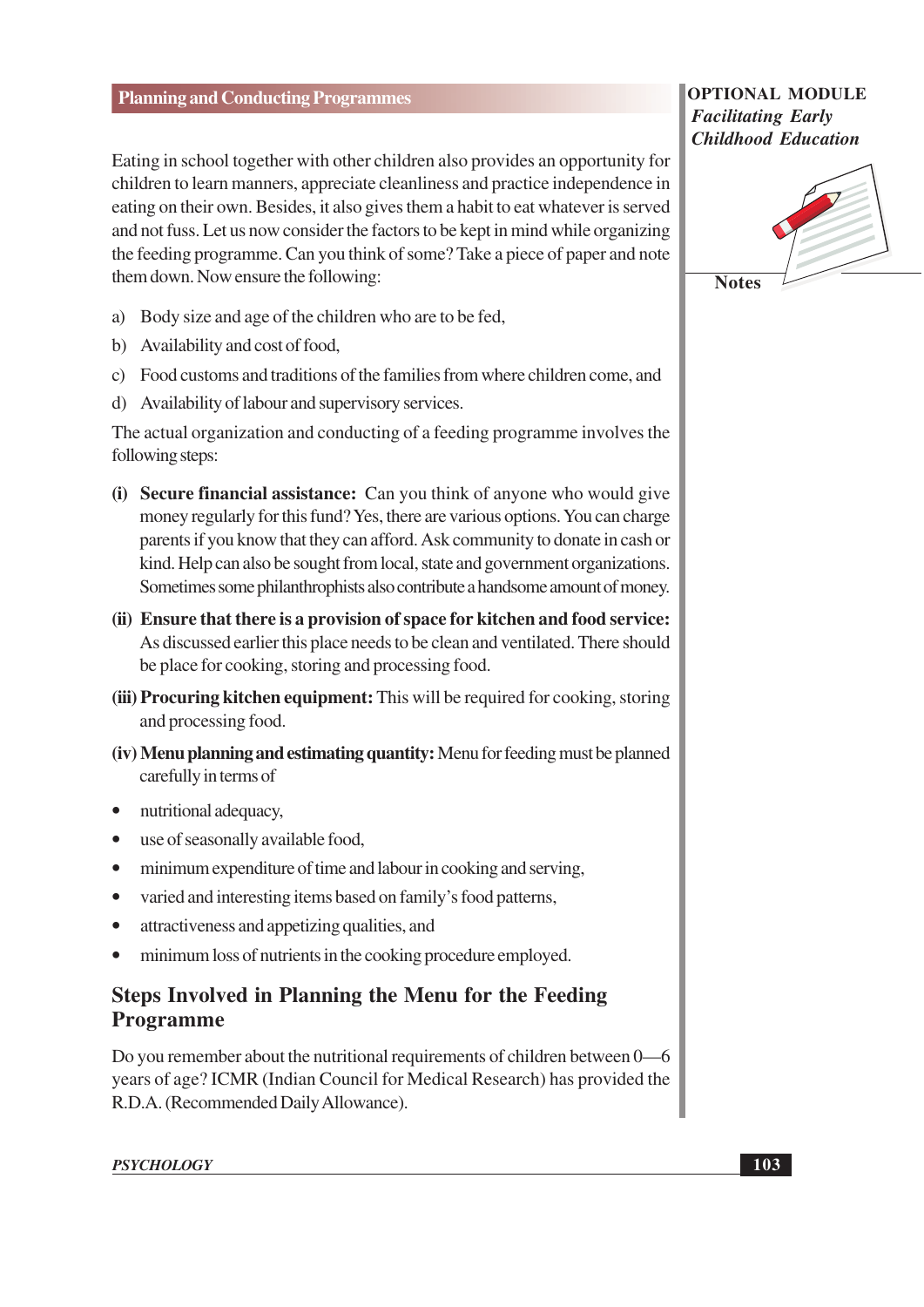

**Notes** 

#### (i) Calculation of the food requirements

From the food allowances recommended by ICMR for children below six years (Table 29.2), one third of the daily requirements per child is computed and by multiplying this by total number of children the total amount to be cooked for the children of the play centre is arrived at.

| Food Items        |               | Required for a day (in grams) |
|-------------------|---------------|-------------------------------|
|                   | $1 - 3$ years | $4 - 6$ years                 |
| Cereals           | 175           | 270                           |
| Pulses            | 35            | 35                            |
| Leafy vegetables  | 40            | 50                            |
| Other vegetables  | 20            | 30                            |
| Roots and tubers  | 10            | 30                            |
| <b>Milk</b>       | 300           | 250                           |
| Oil and Fat       | 15            | 25                            |
| Sugar and Jaggery | 30            | 40                            |

#### Table 29.2: Quantities of foods recommended for a day

#### (ii) Selection of food to supply the nutritional requirements

The next step is to select the food which will provide the nutrients needed, giving priority to the local, low cost and nutritious seasonal food.

#### (iii) Menu Planning

The next step is to select a menu of the food products that are of children's taste and are simple to prepare. This will ensure that children will eat.

#### (iv) Estimating quantities of food to be cooked

Once the menu is settled, it is important to estimate the quantities of food to be cooked taking into account the number of children to be fed. You know how this is decided.

#### (v) Procurement and storage of provisions

Great care must be exercised in the estimation of quantities, selection, purchasing and storage of ingredients required. The estimated quantities of the ingredients are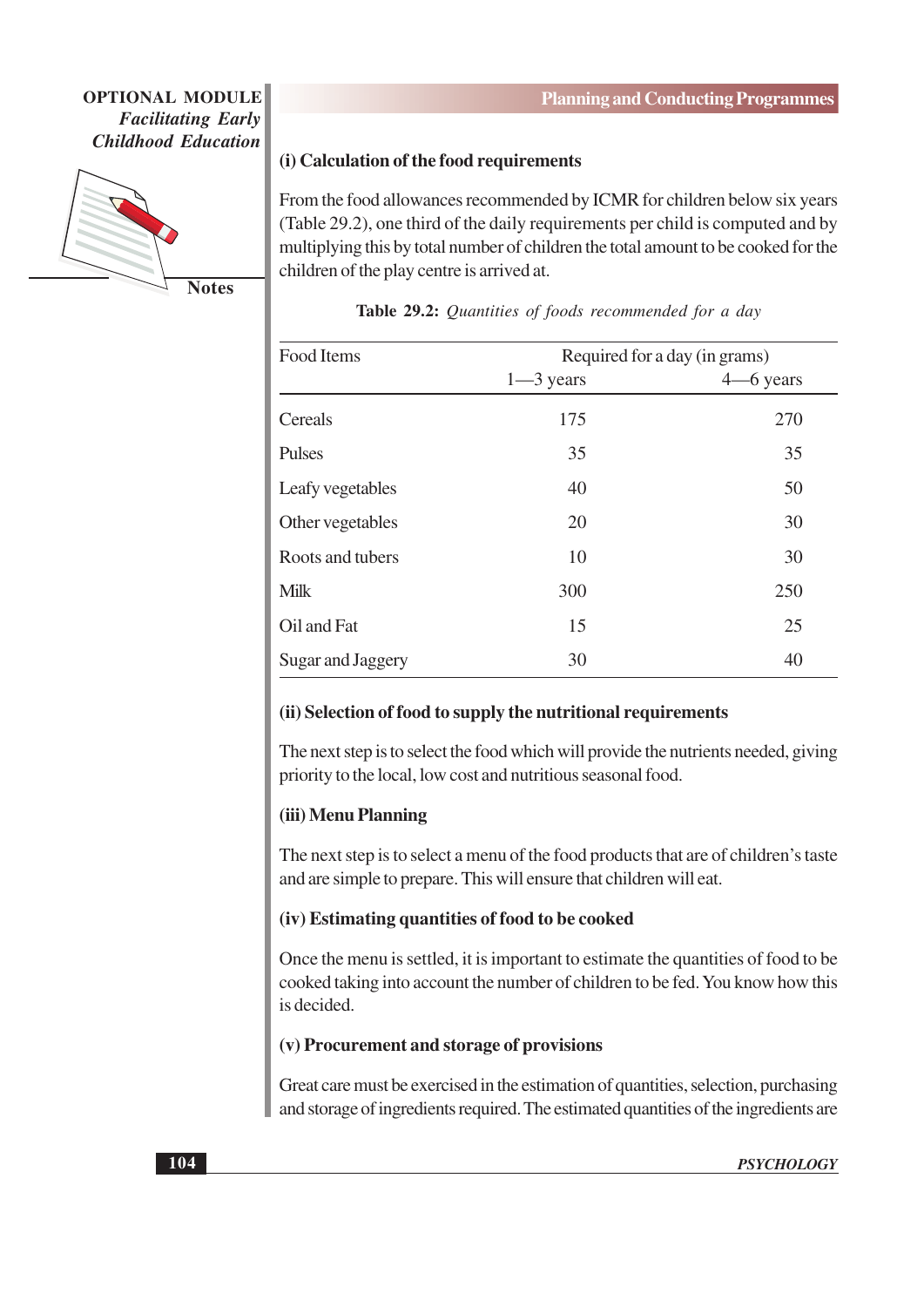classified as those which would be purchased monthly, fortnightly, weekly and daily depending upon their storability and the containers available for storing. This is also important for the simple reason that some foods are perishable and others are not. Perishable food items are bought everyday and in small adequate quantities. Others can be bought in bulk and stored.

#### (vi) Training the cook

The training must be in terms of the cooking procedures applied, hygienic methods used for food preparation and serving. Can you say why these are important? Well yes, young children are very vulnerable to food infections and must be protected from these at all cost. Moreover, the product prepared must have adequate nutrition.

#### (vii) Maintenance of cleanliness in the lunch area

Proper care must be taken to ensure the hygienic condition of the kitchen, lunch area, wash place and utensils for cooking and serving. What can happen if these are not clean?

#### (viii) Conducting nutrition education activities

Any feeding programme must include nutrition education in order to make it effective. Feeding programme in a play centre not only facilitates adequate amount of food intake by the children, but also helps the children to learn about food, nutrients and their relation to health along with environmental sanitation.

Nutrition education is essential for combating malnutrition. Nutrition education is concerned with persuading children and parents to modify their food practices in order to improve their health and nutritional status by wiser use of the available food resources.

Mothers may be ignorant about the basic principles of nutrition, desirable methods of food preparation and cooking to conserve maximum nutrients, hence the need to be educated.



- 1. Define feeding programme.
- 2. State one function of the feeding programme.
- 3. State four points to be kept in mind while organizing feeding programme.

#### **PSYCHOLOGY**

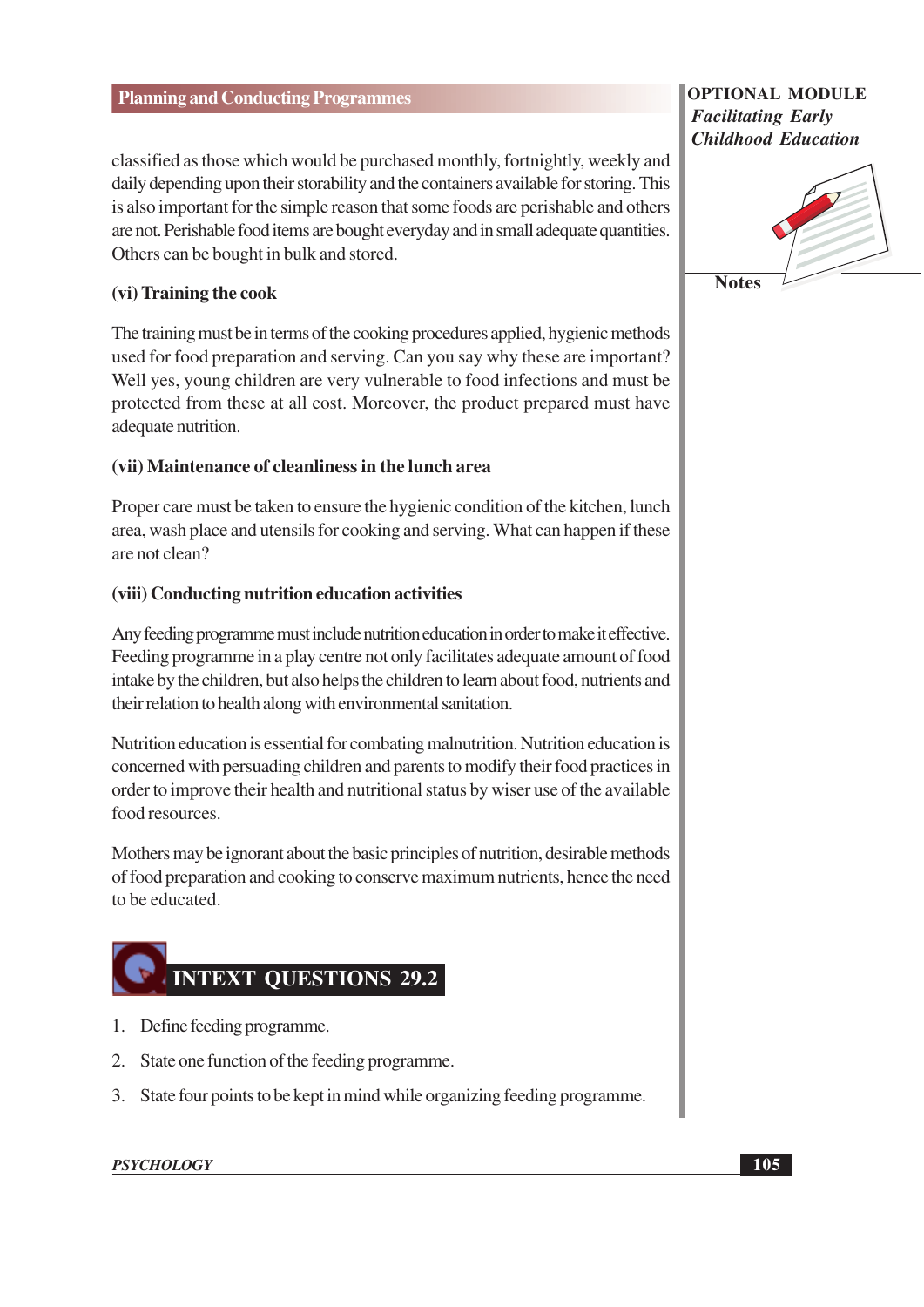

**Planning and Conducting Programmes** 

- 4. Select the most suitable alternative:
	- i) A feeding programme must essentially have a trained
		- a) Teacher
		- b) Cook
		- c) Assistant
		- d) Worker
	- ii) Estimating quantity of food stuff is to be done
		- a) before cooking
		- b) before purchasing
		- c) before serving
		- d) before storing
	- iii) Feeding programme turns out to be more successful when it is teamed with
		- a) health check-up
		- b) nutrition education
		- c) procurement programme
		- d) sanitation programme
- 5. Match the information in column A with that in column B

| <b>Food items</b>  | <b>Recommended daily allowances</b> |
|--------------------|-------------------------------------|
|                    | $(in gms. for 1-3 years)$           |
| 1. Leafy vegetable | $(i)$ 300                           |
| 2. Milk            | (ii) 35                             |
| 3. Root vegetable  | (iii) 20                            |
| 4. Pulses          | $(iv)$ 10                           |
| 5. Cereals         | (v) 30                              |
|                    | $(vi)$ 175                          |
|                    | (vii)40                             |
|                    |                                     |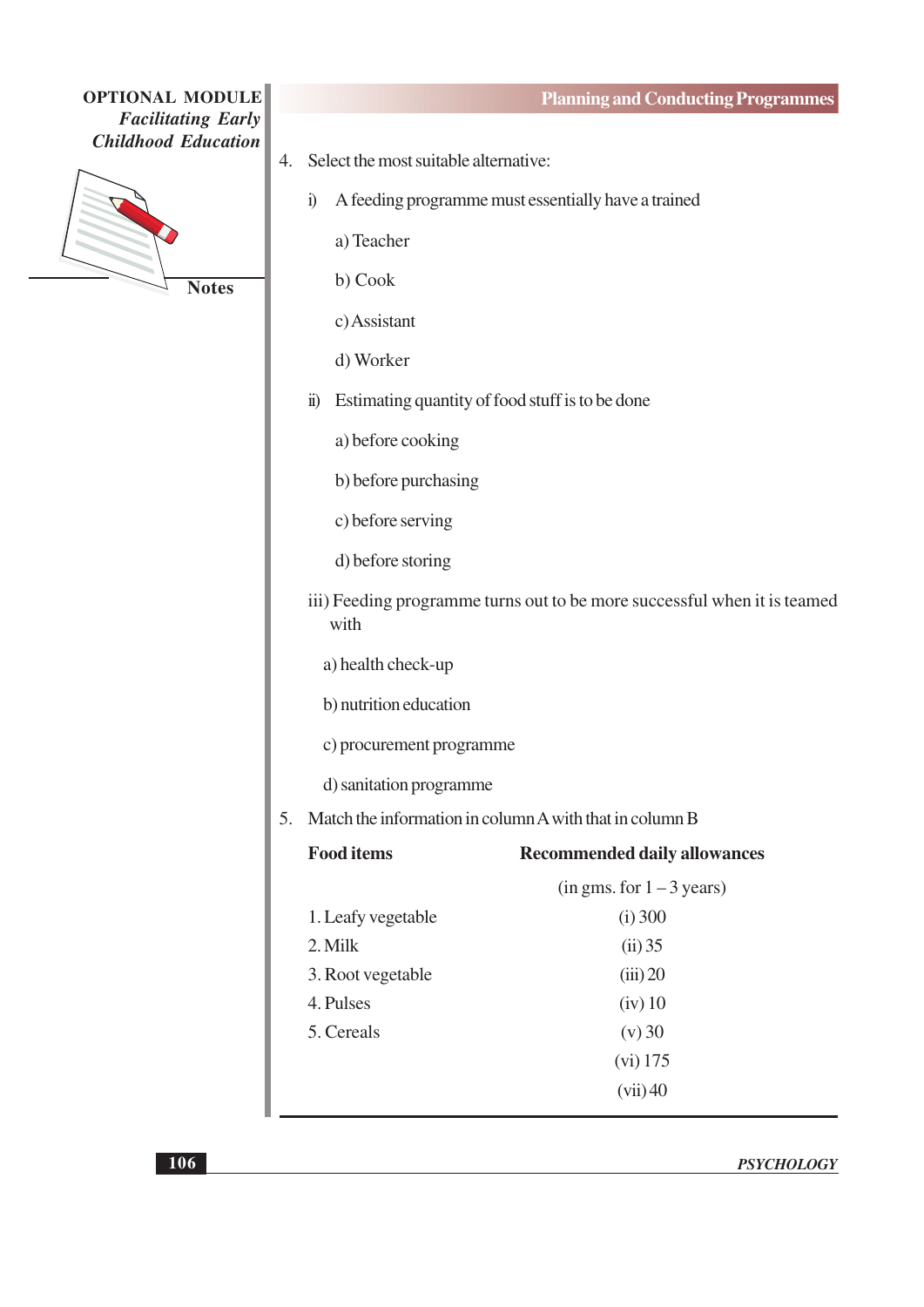

- 2. Refer to text
- 3. Difference: Long-term planning is done for whole year in advance whereas

**PSYCHOLOGY**